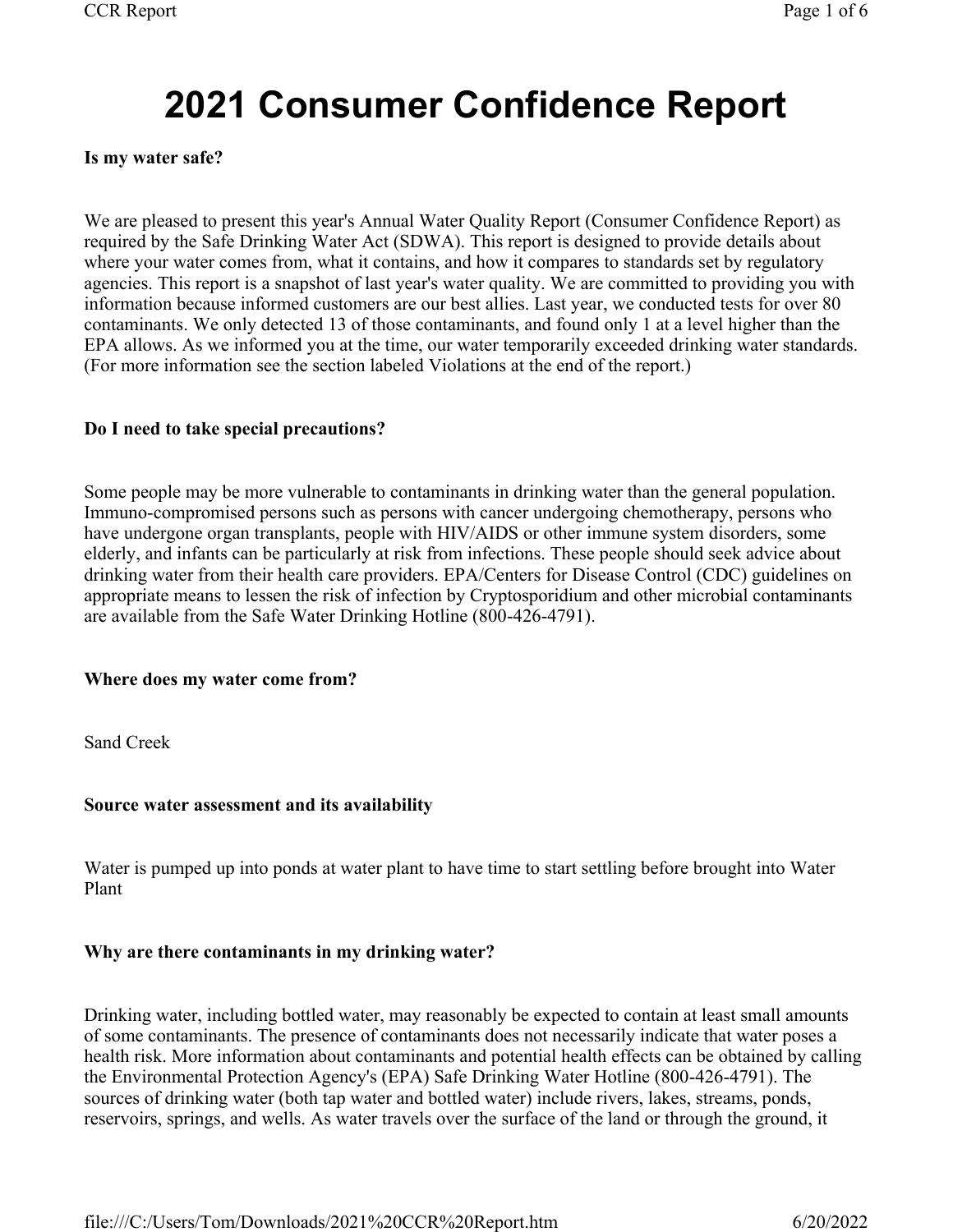dissolves naturally occurring minerals and, in some cases, radioactive material, and can pick up substances resulting from the presence of animals or from human activity:

microbial contaminants, such as viruses and bacteria, that may come from sewage treatment plants, septic systems, agricultural livestock operations, and wildlife; inorganic contaminants, such as salts and metals, which can be naturally occurring or result from urban stormwater runoff, industrial, or domestic wastewater discharges, oil and gas production, mining, or farming; pesticides and herbicides, which may come from a variety of sources such as agriculture, urban stormwater runoff, and residential uses; organic Chemical Contaminants, including synthetic and volatile organic chemicals, which are byproducts of industrial processes and petroleum production, and can also come from gas stations, urban stormwater runoff, and septic systems; and radioactive contaminants, which can be naturally occurring or be the result of oil and gas production and mining activities. In order to ensure that tap water is safe to drink, EPA prescribes regulations that limit the amount of certain contaminants in water provided by public water systems. Food and Drug Administration (FDA) regulations establish limits for contaminants in bottled water which must provide the same protection for public health.

# **How can I get involved?**

Town Board meetings

# **Water Conservation Tips**

Did you know that the average U.S. household uses approximately 400 gallons of water per day or 100 gallons per person per day? Luckily, there are many low-cost and no-cost ways to conserve water. Small changes can make a big difference - try one today and soon it will become second nature.

- Take short showers a 5 minute shower uses 4 to 5 gallons of water compared to up to 50 gallons for a bath.
- Shut off water while brushing your teeth, washing your hair and shaving and save up to 500 gallons a month.
- Use a water-efficient showerhead. They're inexpensive, easy to install, and can save you up to 750 gallons a month.
- Run your clothes washer and dishwasher only when they are full. You can save up to 1,000 gallons a month.
- Water plants only when necessary.
- Fix leaky toilets and faucets. Faucet washers are inexpensive and take only a few minutes to replace. To check your toilet for a leak, place a few drops of food coloring in the tank and wait. If it seeps into the toilet bowl without flushing, you have a leak. Fixing it or replacing it with a new, more efficient model can save up to 1,000 gallons a month.
- Adjust sprinklers so only your lawn is watered. Apply water only as fast as the soil can absorb it and during the cooler parts of the day to reduce evaporation.
- Teach your kids about water conservation to ensure a future generation that uses water wisely. Make it a family effort to reduce next month's water bill!
- Visit www.epa.gov/watersense for more information.

# **Additional Information for Lead**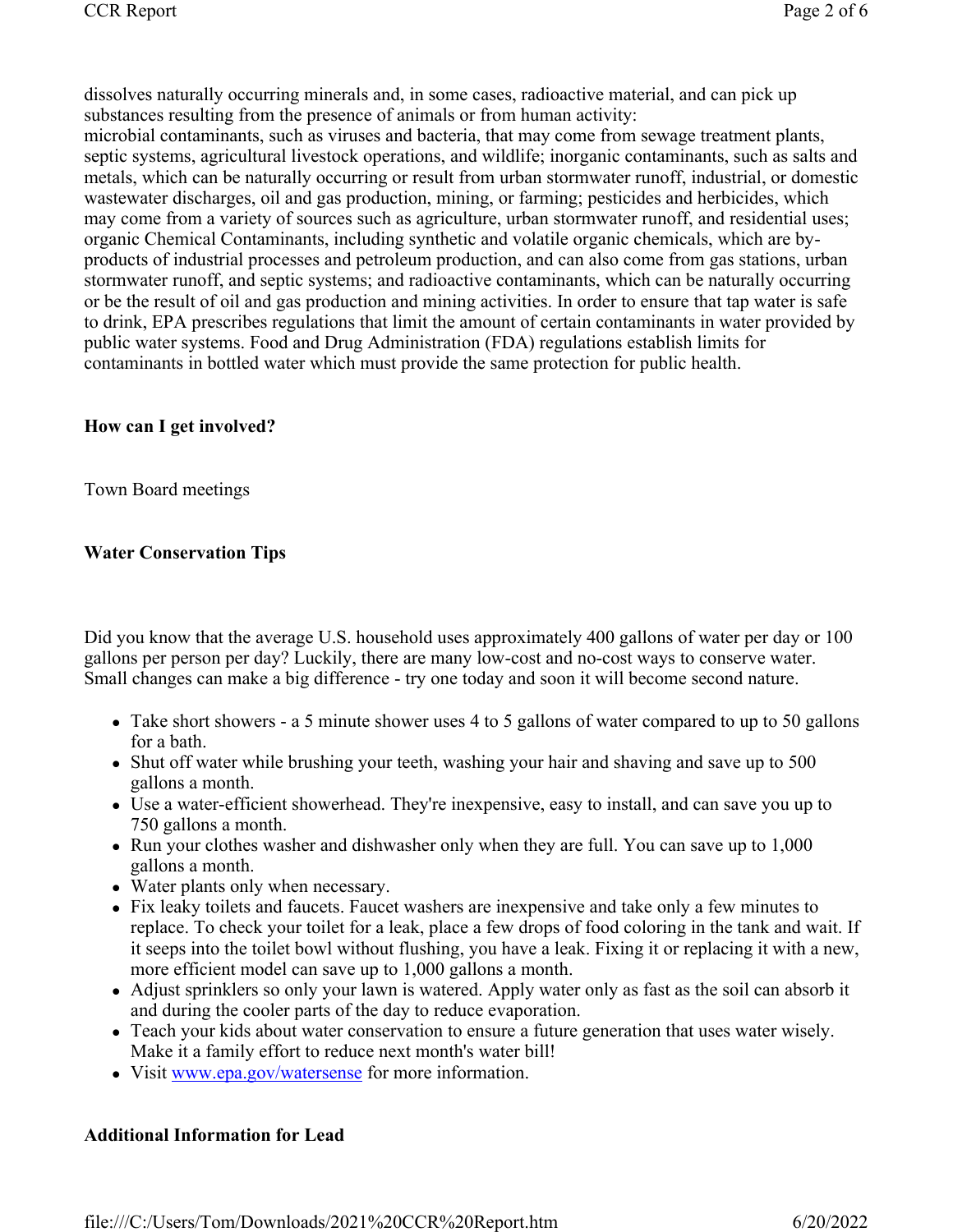If present, elevated levels of lead can cause serious health problems, especially for pregnant women and young children. Lead in drinking water is primarily from materials and components associated with service lines and home plumbing. Westport water Company is responsible for providing high quality drinking water, but cannot control the variety of materials used in plumbing components. When your water has been sitting for several hours, you can minimize the potential for lead exposure by flushing your tap for 30 seconds to 2 minutes before using water for drinking or cooking. If you are concerned about lead in your water, you may wish to have your water tested. Information on lead in drinking water, testing methods, and steps you can take to minimize exposure is available from the Safe Drinking Water Hotline or at http://www.epa.gov/safewater/lead.

# **Additional Information for Arsenic**

While your drinking water meets EPA's standard for arsenic, it does contain low levels of arsenic. EPA's standard balances the current understanding of arsenic's possible health effects against the costs of removing arsenic from drinking water. EPA continues to research the health effects of low levels of arsenic which is a mineral known to cause cancer in humans at high concentrations and is linked to other health effects such as skin damage and circulatory problems.

# **Water Quality Data Table**

In order to ensure that tap water is safe to drink, EPA prescribes regulations which limit the amount of contaminants in water provided by public water systems. The table below lists all of the drinking water contaminants that we detected during the calendar year of this report. Although many more contaminants were tested, only those substances listed below were found in your water. All sources of drinking water contain some naturally occurring contaminants. At low levels, these substances are generally not harmful in our drinking water. Removing all contaminants would be extremely expensive, and in most cases, would not provide increased protection of public health. A few naturally occurring minerals may actually improve the taste of drinking water and have nutritional value at low levels. Unless otherwise noted, the data presented in this table is from testing done in the calendar year of the report. The EPA or the State requires us to monitor for certain contaminants less than once per year because the concentrations of these contaminants do not vary significantly from year to year, or the system is not considered vulnerable to this type of contamination. As such, some of our data, though representative, may be more than one year old. In this table you will find terms and abbreviations that might not be familiar to you. To help you better understand these terms, we have provided the definitions below the table.

| <b>Contaminants</b>                                                                                               | MCLG<br>or<br><b>MRDLG</b> | MCL,<br>TT, or<br><b>MRDL</b> | <b>Detect</b><br>In<br>Your<br>Water |  | Range<br>Low High | <b>Sample</b><br>Date | <b>Violation</b> | <b>Typical Source</b>             |  |
|-------------------------------------------------------------------------------------------------------------------|----------------------------|-------------------------------|--------------------------------------|--|-------------------|-----------------------|------------------|-----------------------------------|--|
| <b>Disinfectants &amp; Disinfection By-Products</b>                                                               |                            |                               |                                      |  |                   |                       |                  |                                   |  |
| (There is convincing evidence that addition of a disinfectant is necessary for control of microbial contaminants) |                            |                               |                                      |  |                   |                       |                  |                                   |  |
| Chlorine (as Cl2)<br>(ppm)                                                                                        |                            |                               |                                      |  |                   | 2021                  | No               | Water additive<br>used to control |  |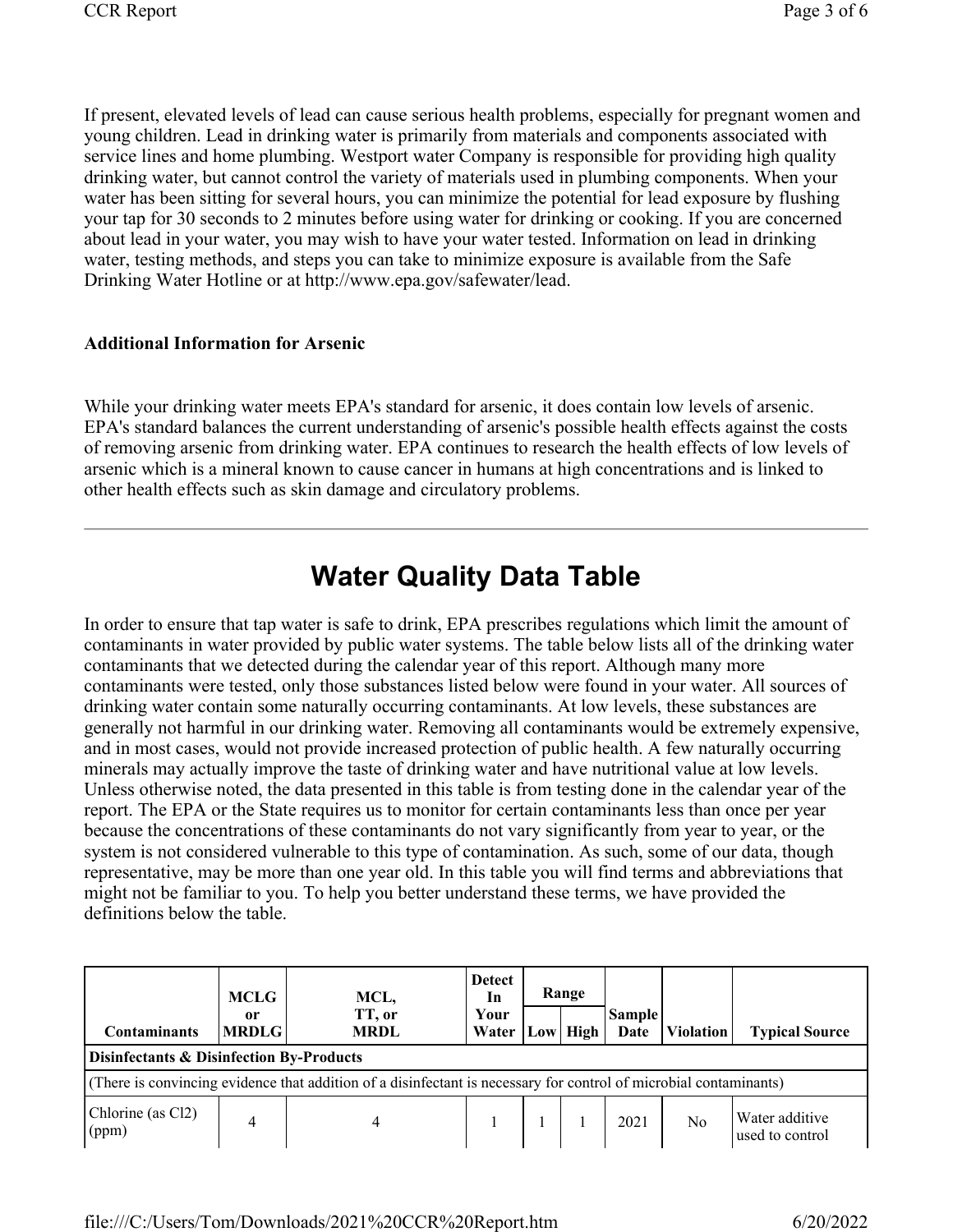|                                                                                                                                                                                                                                       |                               |                                                                                                                                                                                                                                                                                   |            |           |           |      |                | microbes                                                                                                                                    |  |  |  |
|---------------------------------------------------------------------------------------------------------------------------------------------------------------------------------------------------------------------------------------|-------------------------------|-----------------------------------------------------------------------------------------------------------------------------------------------------------------------------------------------------------------------------------------------------------------------------------|------------|-----------|-----------|------|----------------|---------------------------------------------------------------------------------------------------------------------------------------------|--|--|--|
| Haloacetic Acids<br>$(HAA5)$ (ppb)                                                                                                                                                                                                    | <b>NA</b>                     | 60                                                                                                                                                                                                                                                                                | 28         | 5.3       | 53.3      | 2021 | N <sub>o</sub> | By-product of<br>drinking water<br>chlorination                                                                                             |  |  |  |
| TTHMs [Total<br>Trihalomethanes]<br>(ppb)                                                                                                                                                                                             | <b>NA</b>                     | 80                                                                                                                                                                                                                                                                                | 88         | 42.3      | 128.9     | 2021 | Yes            | By-product of<br>drinking water<br>disinfection                                                                                             |  |  |  |
|                                                                                                                                                                                                                                       | <b>Inorganic Contaminants</b> |                                                                                                                                                                                                                                                                                   |            |           |           |      |                |                                                                                                                                             |  |  |  |
| Arsenic (ppb)                                                                                                                                                                                                                         | $\theta$                      | 10                                                                                                                                                                                                                                                                                | 1          | <b>NA</b> | <b>NA</b> | 2021 | No             | Erosion of natural<br>deposits; Runoff<br>from orchards;<br>Runoff from glass<br>and electronics<br>production wastes                       |  |  |  |
| Barium (ppm)                                                                                                                                                                                                                          | 2                             | 2                                                                                                                                                                                                                                                                                 | .027       | <b>NA</b> | <b>NA</b> | 2021 | No             | Discharge of<br>drilling wastes;<br>Discharge from<br>metal refineries;<br>Erosion of natural<br>deposits                                   |  |  |  |
| Chromium (ppb)                                                                                                                                                                                                                        | 100                           | 100                                                                                                                                                                                                                                                                               | 1.1        | <b>NA</b> | <b>NA</b> | 2021 | N <sub>o</sub> | Discharge from<br>steel and pulp<br>mills; Erosion of<br>natural deposits                                                                   |  |  |  |
| Fluoride (ppm)                                                                                                                                                                                                                        | 4                             | 4                                                                                                                                                                                                                                                                                 | $\cdot$ .2 | <b>NA</b> | <b>NA</b> | 2021 | No             | Erosion of natural<br>deposits; Water<br>additive which<br>promotes strong<br>teeth; Discharge<br>from fertilizer and<br>aluminum factories |  |  |  |
| <b>Microbiological Contaminants</b>                                                                                                                                                                                                   |                               |                                                                                                                                                                                                                                                                                   |            |           |           |      |                |                                                                                                                                             |  |  |  |
| E. coli (RTCR) - in<br>the distribution<br>system                                                                                                                                                                                     | $\mathbf{0}$                  | Routine and repeat<br>samples are total coliform<br>positive and either is E.<br>coli - positive or system<br>fails to take repeat<br>samples following E. coli<br>positive routine sample or<br>system fails to analyze<br>total coliform positive<br>repeat sample for E. coli. | 1          | NA        | <b>NA</b> | 2021 | No             | Corrosion of<br>household<br>plumbing systems;<br>Erosion of natural<br>deposits                                                            |  |  |  |
| Although we have detected E. coli, we are not in violation of the E. coli MCL.                                                                                                                                                        |                               |                                                                                                                                                                                                                                                                                   |            |           |           |      |                |                                                                                                                                             |  |  |  |
| Turbidity (NTU)                                                                                                                                                                                                                       | NA                            | 0.3                                                                                                                                                                                                                                                                               | 100        | <b>NA</b> | <b>NA</b> | 2021 | No             | Soil runoff                                                                                                                                 |  |  |  |
| 100% of the samples were below the TT value of .3. A value less than 95% constitutes a TT violation. The highest single<br>measurement was .18. Any measurement in excess of 1 is a violation unless otherwise approved by the state. |                               |                                                                                                                                                                                                                                                                                   |            |           |           |      |                |                                                                                                                                             |  |  |  |
| <b>Radioactive Contaminants</b>                                                                                                                                                                                                       |                               |                                                                                                                                                                                                                                                                                   |            |           |           |      |                |                                                                                                                                             |  |  |  |
| Alpha emitters<br>(pCi/L)                                                                                                                                                                                                             | $\bf{0}$                      | 15                                                                                                                                                                                                                                                                                | .97        | NA        | <b>NA</b> | 2021 | No             | Erosion of natural<br>deposits                                                                                                              |  |  |  |
| Synthetic organic contaminants including pesticides and herbicides                                                                                                                                                                    |                               |                                                                                                                                                                                                                                                                                   |            |           |           |      |                |                                                                                                                                             |  |  |  |
| Atrazine (ppb)                                                                                                                                                                                                                        | 3                             | 3                                                                                                                                                                                                                                                                                 | $\cdot$ 3  | <b>NA</b> | <b>NA</b> | 2021 | No             | Runoff from<br>herbicide used on<br>row crops                                                                                               |  |  |  |
|                                                                                                                                                                                                                                       |                               |                                                                                                                                                                                                                                                                                   |            |           |           |      |                |                                                                                                                                             |  |  |  |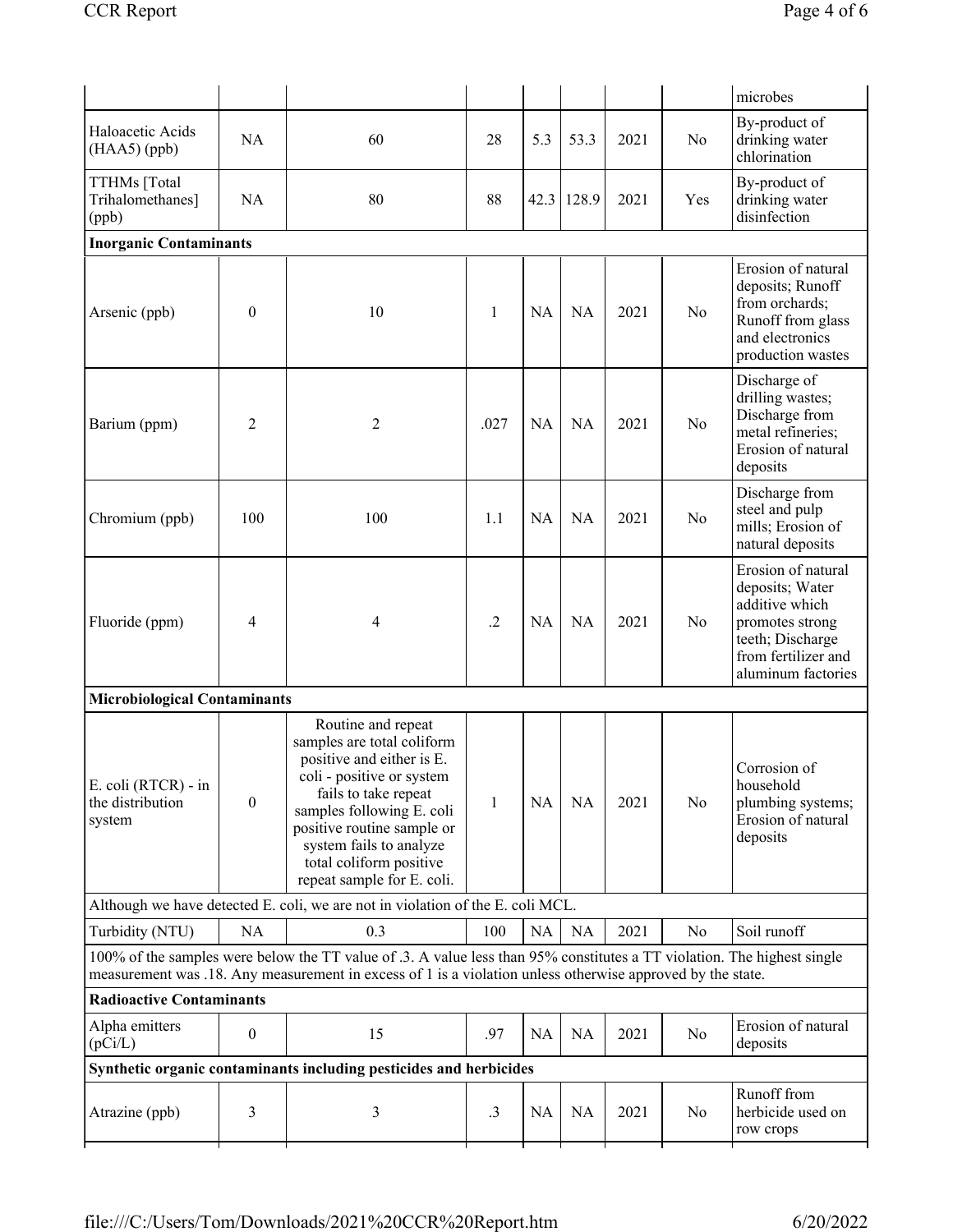| Simazine (ppb)                                  |                   | 4     |                       | .08                                  | NA. | <b>NA</b>            | 2021 |                       | No | Herbicide runoff                                                        |
|-------------------------------------------------|-------------------|-------|-----------------------|--------------------------------------|-----|----------------------|------|-----------------------|----|-------------------------------------------------------------------------|
| <b>Contaminants</b>                             | MCLG   AL   Water | Your  | <b>Sample</b><br>Date | # Samples<br><b>Exceeding</b><br>AL. |     | <b>Exceeds</b><br>AL |      | <b>Typical Source</b> |    |                                                                         |
| <b>Inorganic Contaminants</b>                   |                   |       |                       |                                      |     |                      |      |                       |    |                                                                         |
| Copper - action level at<br>consumer taps (ppm) | 1.3               | .0168 | 2021                  | $\theta$                             |     | No                   |      |                       |    | Corrosion of household plumbing<br>systems; Erosion of natural deposits |

### **Violations and Exceedances**

#### **TTHMs [Total Trihalomethanes]**

Some people who drink water containing trihalomethanes in excess of the MCL over many years may experience problems with their liver, kidneys, or central nervous system, and may have an increased risk of getting cancer. Began 1/1/2021 to12/31/21. Running average above in all 4 quarters New Water Plant Built

| <b>Unit Descriptions</b> |                                                                                                                                                                                           |  |  |  |  |
|--------------------------|-------------------------------------------------------------------------------------------------------------------------------------------------------------------------------------------|--|--|--|--|
| <b>Term</b>              | <b>Definition</b>                                                                                                                                                                         |  |  |  |  |
| ppm                      | ppm: parts per million, or milligrams per liter $(mg/L)$                                                                                                                                  |  |  |  |  |
| ppb                      | ppb: parts per billion, or micrograms per liter $(\mu g/L)$                                                                                                                               |  |  |  |  |
| pCi/L                    | pCi/L: picocuries per liter (a measure of radioactivity)                                                                                                                                  |  |  |  |  |
| <b>NTU</b>               | NTU: Nephelometric Turbidity Units. Turbidity is a measure of the cloudiness of the water. We monitor it<br>because it is a good indicator of the effectiveness of our filtration system. |  |  |  |  |
| NA.                      | NA: not applicable                                                                                                                                                                        |  |  |  |  |
| ND.                      | ND: Not detected                                                                                                                                                                          |  |  |  |  |
| NR.                      | NR: Monitoring not required, but recommended.                                                                                                                                             |  |  |  |  |
| positive<br>samples      | positive samples/yr: The number of positive samples taken that year                                                                                                                       |  |  |  |  |

| <b>Important Drinking Water Definitions</b> |                                                                                                                                                                                                                                                               |  |  |  |  |  |  |
|---------------------------------------------|---------------------------------------------------------------------------------------------------------------------------------------------------------------------------------------------------------------------------------------------------------------|--|--|--|--|--|--|
| Term                                        | <b>Definition</b>                                                                                                                                                                                                                                             |  |  |  |  |  |  |
| <b>MCLG</b>                                 | MCLG: Maximum Contaminant Level Goal: The level of a contaminant in drinking water below which<br>there is no known or expected risk to health. MCLGs allow for a margin of safety.                                                                           |  |  |  |  |  |  |
| <b>MCL</b>                                  | MCL: Maximum Contaminant Level: The highest level of a contaminant that is allowed in drinking<br>water. MCLs are set as close to the MCLGs as feasible using the best available treatment technology.                                                        |  |  |  |  |  |  |
| <b>TT</b>                                   | TT: Treatment Technique: A required process intended to reduce the level of a contaminant in drinking<br>water.                                                                                                                                               |  |  |  |  |  |  |
| AL                                          | AL: Action Level: The concentration of a contaminant which, if exceeded, triggers treatment or other<br>requirements which a water system must follow.                                                                                                        |  |  |  |  |  |  |
| Variances and<br>Exemptions                 | Variances and Exemptions: State or EPA permission not to meet an MCL or a treatment technique<br>under certain conditions.                                                                                                                                    |  |  |  |  |  |  |
| <b>MRDLG</b>                                | MRDLG: Maximum residual disinfection level goal. The level of a drinking water disinfectant below<br>which there is no known or expected risk to health. MRDLGs do not reflect the benefits of the use of<br>disinfectants to control microbial contaminants. |  |  |  |  |  |  |
| <b>MRDL</b>                                 | MRDL: Maximum residual disinfectant level. The highest level of a disinfectant allowed in drinking<br>water. There is convincing evidence that addition of a disinfectant is necessary for control of microbial<br>contaminants.                              |  |  |  |  |  |  |
| <b>MNR</b>                                  | MNR: Monitored Not Regulated                                                                                                                                                                                                                                  |  |  |  |  |  |  |
|                                             |                                                                                                                                                                                                                                                               |  |  |  |  |  |  |